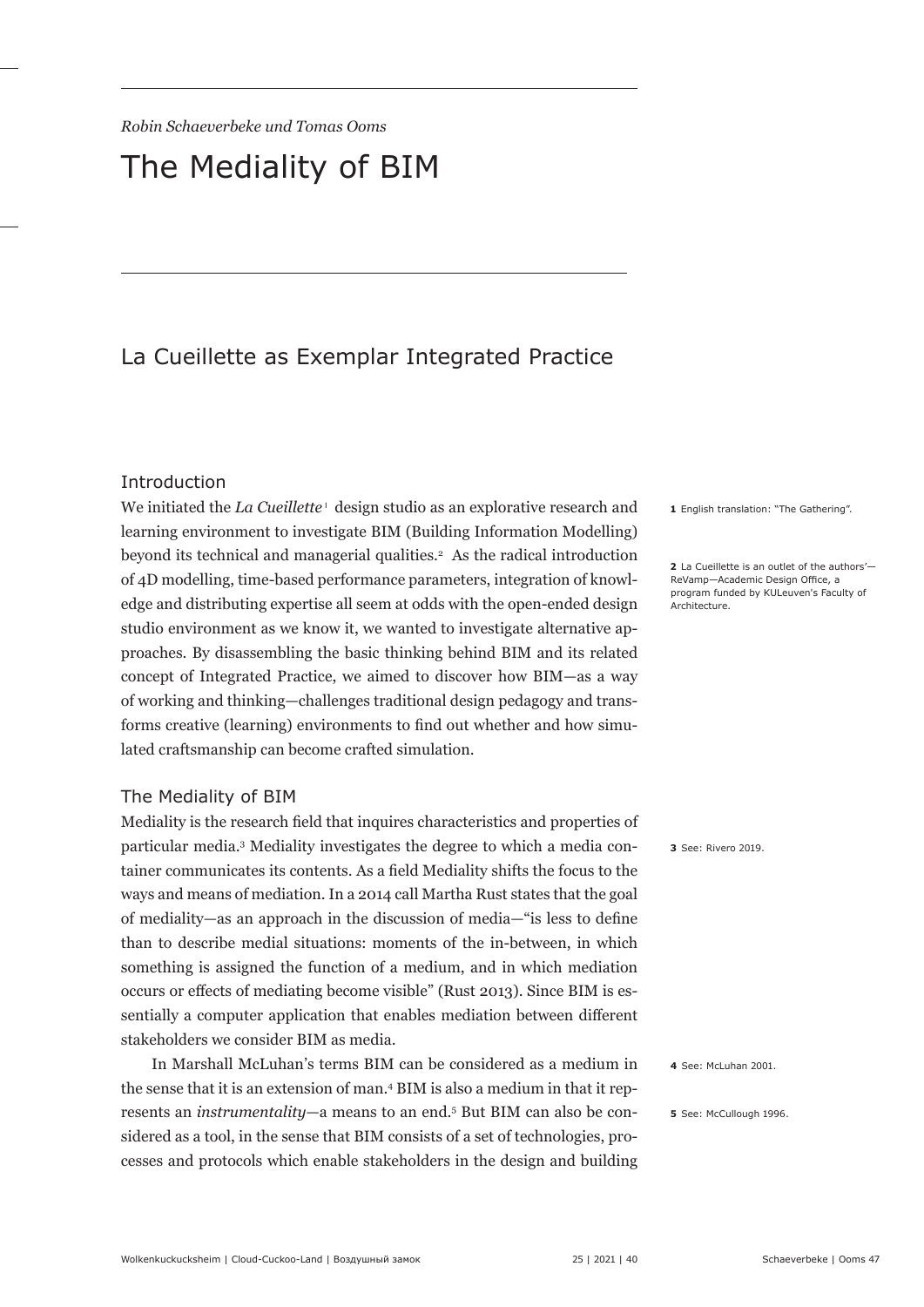**6** See: Eastman et al. 2011.

process to organise data and to collaborate. BIM, as media, relies on digital technology which models information required for design, construction, and operation tasks, from early inception stages of projects throughout the lifecycle phases of constructed facilities.<sup>6</sup> When discussing BIM we should make a distinction between (i) BIM as a modeller, (ii) BIM as a simulator and (iii) BIM as a mediator.

(i) The aim of a BIM modelling process is to virtually put together all the objects that make up a building *full scale* and in three dimensions. The resulting three-dimensional virtual replica figures as the building's *digital twin* during its design, construction and operation. In conventional design processes drawings refer to properties or details of a design as a proposition for a building. BIM's digital twin radically bypasses an age old interplay between representation, interpretation and imagination wherein stakeholders abstract knowledge and experiences through design artefacts (drawings, models, diagrams). BIM unilaterally replaces these artefacts and abstractions with one unique digital model.

(ii) The parametric foundation of BIM is able to simulate every measurable aspect of a building's appearance and performance. Conventional design processes required several disparate sets of drawings, physical models and spreadsheets to assess a building's anticipated performance. This assessment relied on loose predictions and strategies based on empirical evidence and calculations. In a BIM environment a building's construction and performance is managed during its complete lifecycle, from conceptual design over maintenance into operation.7 Where drawings froze a moment in time, the BIM model is the equivalent of a building's *digital twin* from cradle to grave.

(iii) BIM modelling and simulation facilitate its unprecedented quality in mediation. Where conventional design processes required continuous negotiation between all parties involved, BIM enables every party to insert knowledge—as data—into the evolving model. Every insertion immediately makes its technical or aesthetic consequences visible and accountable in the evolving *digital twin*. To make this distinct process work, BIM requires a different kind of interaction as everyone becomes openly responsible for the organisation of the design and building process as well as for the building's further lifecycle. In that sense BIM seems to replace the (arguable) age old divisions between architect-client-contractor with a workflow that aims to reach a shared goal by collaboration. This led architect Randy Deutsch to observe that BIM's concept of *integrated practice* is about "sharing risk and reward, among other benefits that attempt to resolve efficiency and waste concerns and overcome historically adverse relations while creating the most value for the owner in the resulting project".<sup>8</sup>

Evidently BIM answers a growing evidence-based approach to building. It enables all stakeholders to examine ideas and decisions in light of future behaviour, performance, maintenance, replacements and/or demolition. BIM also promises a swifter building process, healthier buildings as well as perfected energy and waste management. The downside is that some of these

**7** See: Deutsch 2011.

**8**  Ibid., p. XVIII: "Integrated design also implies 'integration', connoting a sense of acceptance, even transparency, within the user environment. Together BIM and integrated design support and reinforce each other to mutually beneficial results".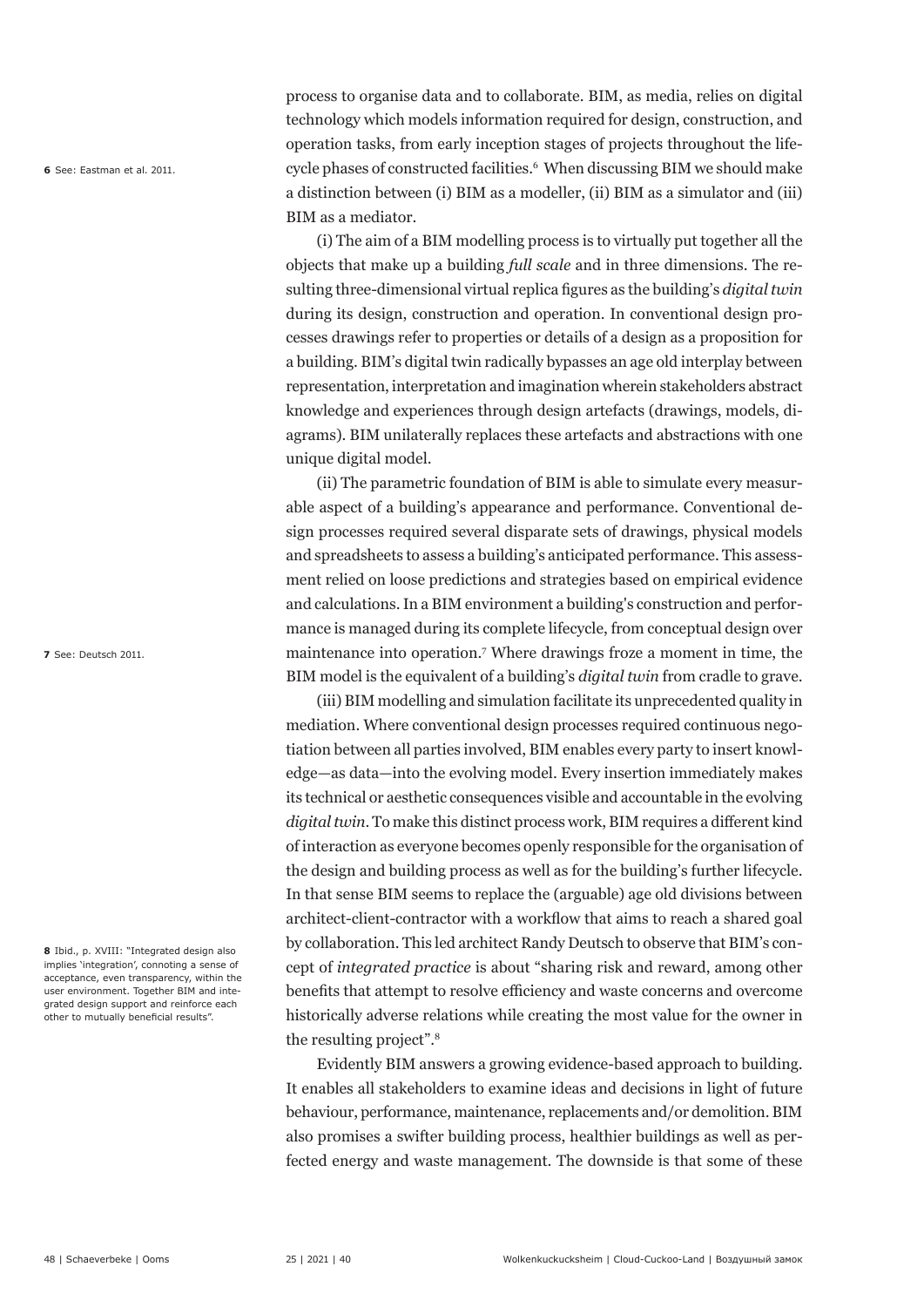promises seem to come with a price. As BIM's decision making process is inclined towards a commensurability of technical and budgetary values it appears to leave very little space for experiential, sensory, kinaesthetic and ephemeral qualities which characterise human interaction with buildings and spaces. Adopting to a BIM process apparently obliges everyone to accept its rationale. Any idea which lacks quantifiable proof of performance tends to be the first one that ends up in a virtual waste bin. Doing so threatens to ignore the kinds of spatial knowledge that refuse to be scripted into data. This oversight challenges architectural practice as well as its education. So-called tacit knowledge and expertise which used to be articulated in drawings and artefacts suddenly need to be computationally scripted. In other words, what used to remain hidden in the architect's creative mind suddenly needs to be measured and formulated—even if this implies quantifying the unquantifiable.

Based on these observations we wondered whether discarding the messy and fuzzy logic of abstraction and representation is actually a good way out. When we accept the BIM model as a virtually functional *digital twin* at a oneto-one scale, we disregard the power of looking for metaphors, references, precedents or preferences in a "this stands for that" discourse. Favouring scripted comfort and performance ignores qualitative and experiential properties which ultimately make buildings and neighbourhoods inhabitable.

The mediality of BIM challenges us to elaborate upon what previously remained hidden in representation and abstraction. We argue that BIM urges us to explore the properties of spatial reasoning in ways that are able to steer the data driven processes of BIM. If, as anthropologist Tim Ingold argues, creativity can be regarded as the result of the combined activities of "perceiving, remembering and imagining"<sup>9</sup> , our ambition should be to study how this combined activity augments spatial reasoning: in other words, analysing how *perception*, *remembrance* and *imagination* can be stratified in a BIM environment. This implies studying the experiential, the sensory and all those things which are difficult (if not impossible) to script into mathematical models. Introducing BIM as media is an attempt to extend its possibilities in creative design processes.

#### Introducing La Cueillette

In some French towns, the seasonal activity of going out into the woods and bringing in the harvest is a common civic event. It is both a gathering of goods and a gathering, a coming together of people. This event is called "La Cueillette", which represents a celebration of resources. In that sense, the overarching studio theme is gathering: gathering data (experiences), people (civic), conditions (context) and materials (circularity).

We found an old cotton warehouse, turned-furniture-warehouse on the undefined boundaries of a neighbourhood, a busy road, a soccer field and the harbour on the outskirts of a historic town. The epitome of a non-place applies there, if there ever existed such a thing.10 We invited the participants, first year master students in architecture, to become part of a community of **9**  Ingold 2018.

**10** See Augé 1992.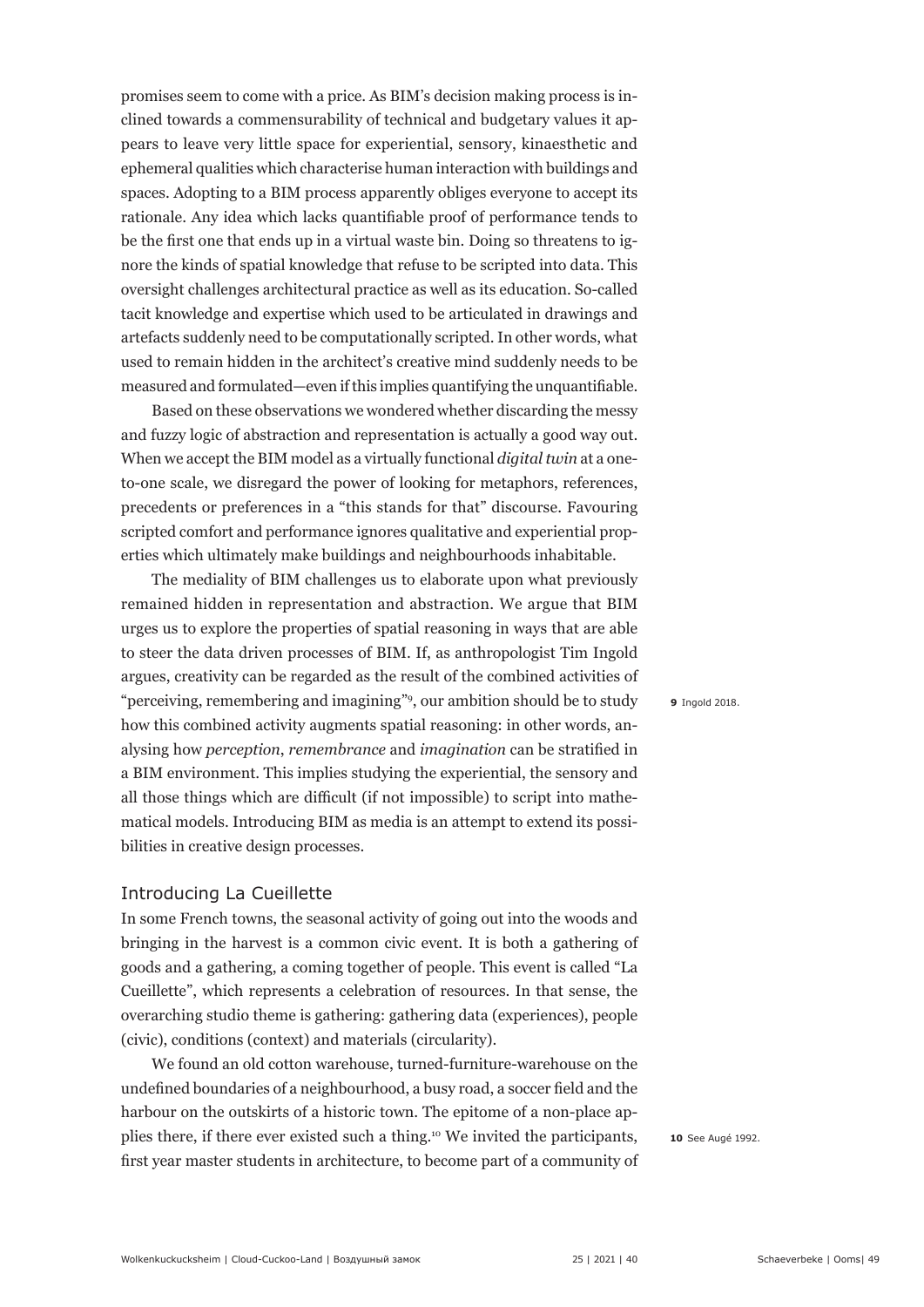**11** See Lave / Wenger 1991.

practice as a metaphor for integrated practice.10 The aim of the community is to work together to find generative and imaginative discourses, possibilities and uses for BIM as media. By collaboratively exploring and resolving design paradoxes and conflicting views, the participants explored ways to investigate and challenge the basic thinking behind BIM. Consciously refraining from establishing a "program-to-design" assignment, we chose to encourage participants to focus on experiential qualities found in and around the centre of our designated (non) site.

Instead of delving into BIM's properties as modeller or simulator, we focused on the input: what data can be made off. We introduced a high level of abstraction to force the participants to concentrate on their own vivid imagination. By focusing on qualities and hidden narratives we incited participants to investigate the kind of qualitative data which tends to become obscured in translation from idea to computational simulation. We tried to complement BIM, as media, to conventional design tools and strategies. Within the studio we investigated the properties of so-called *unmeasurable* qualities, as a method to explore the role and generative importance of these unmeasurables in preliminary design processes. By exploring these unmeasurable qualities of spatial design we wanted to inquire how BIM can acquire a more supportive role in (preliminary) design processes—as media rather than as a protocol and simulated dataset.

### Documenting the Unnamable

The intention of the studio is to focus on early stage simulation and how it can (i) incorporate unmeasurable concepts of value creation, challenge (ii) relations between imagination, representation and simulation and (iii) transform collaboration into integration. To structure our studio and to instigate creative (ab)use of BIM as media we circumscribed a set of physical design-based artefacts. These artefacts were deliberately introduced to organise the participants' development within both their project and research. The output of the design studio focuses on the creative development of four BIM related documents: an (i) Annotated Abstract, an (ii) Augmented Physical Model, an (iii) Extended Drawing and, a (iv) Tactile Data Sheet.

(i) The Annotated Abstract(AA), in its official version, is a 500-word text that describes the ambition of the proposal and the actions taken to achieve them (fig. 1). Unofficially the AA is a dynamic and illustrated string of documents that contextualises the work and its conceptualisation. During design processes, a number of positions, references, insights, remarks, observations and decisions are formulated. Although these are often crucial for the design ambition and the resulting project, it is not always possible to implement them as 'objects' in the project's *digital twin*. By annotating an abstracted description of a project, the AA aims to track moves and detours that were taken during the design process to highlight what cannot be quantified in a BIM model. By developing the competence of explicating more or less implicit properties of design ambitions and moves the AA prepares and



**Fig. 1**  Julie Schumacher: Annotated Abstract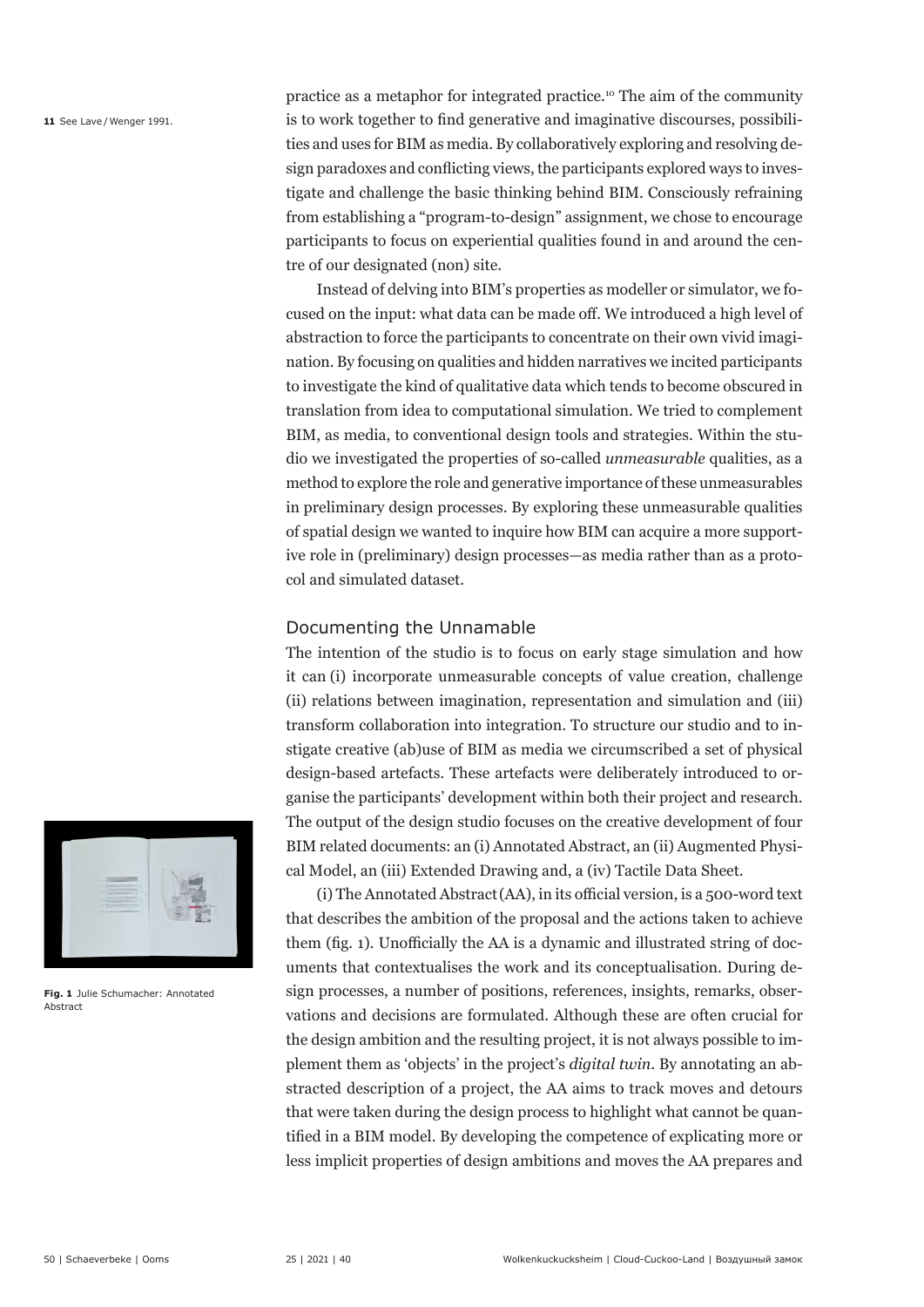introduces the participants to work with the LOI (Level of Information) of BIM models. The LOI refers to the invisible and/or non-geometric part of the model mostly linked to technical specifications. In our studio the AA complements the technical character of the LOI with ephemeral, indirect and implicit properties of a proposal.

(ii) The Augmented Physical Model (APM) is a model, a three dimensional *physical maquette* as a contrast to the concept of the *digital twin* (fig. 2). The APM comes to be augmented through manipulations and, as such, differs from a representational scale model in that the manipulations embody what kind of content or information is expected to be "harvested" and has to remain within a project at all times. Exploring augmentation challenges participants to explore ways of translating crucial design statements and ambitions from one medium (and one paradigm) to another. Exploring the translation of this kind information into a three-dimensional artefact is another way to investigate the rendition of qualitative data into the quantitative logic of a BIM-environment. In that sense the aim of the APM is to bridge a cognitive gap between a physical model and its alleged *digital twin*.

(iii) The Extended Drawing (ED) is, essentially, drawing research. It is a result of a continuous process of layering, mixing and blending of (architectural) media to find new kinds of media (fig. 3). Its conceptual *extension*  is borrowed from musical practice where "extended techniques" refer to unconventional, unor-thodox, or non-traditional methods of singing or of playing musical instruments employed to obtain unusual sounds or timbres. Extended drawings become extended by virtue of their development and origin, by virtue of their emergence out of a field of previously existing drawings, activities and concerns. Within the studio the ED intends to reveal non-visual, kinaesthetic or ephemeral properties of form and space on a two (and a half) dimensional carrier.

(iv) All too often, in practice, data remains, well, data. The ambition of our studio is to explore ways to make data *tactile* (fig. 4). Research into possible emanations of the Tactile Data Sheet (TDS) revolves around the axes of simulation and imagination. The TDS should imagine, and make imaginable, "data" that was identified with the APM, described in the AA and imagined in the ED.

Along the way we coined the concept of "Sticky Data" to refer to a piece of knowledge that needs to stick to a project, at all times. "Sticky Data" belongs to that class of data that is able to overrule any future decision making that would interfere with its fragile—but nevertheless fundamental—property, insight, resolution or quality. During the studio, "Sticky Data" became the central concept which had to be radicalised during the further development of the design as communicated in the four documents.

By charging common (architectural) media with additional features, participants are forced to re-approach, re-interpret and rethink the status and value of their established creative tools. Iterating between the four documents results in a consecutive series of artefacts which build on acquired



**Fig. 2**  Ngoc Thanh Chu: Augmented Physical Model



**Fig. 3**  Jiri Formanek: Extended Drawing



**Fig. 4**  Léa Daniele: Tactile Data Sheet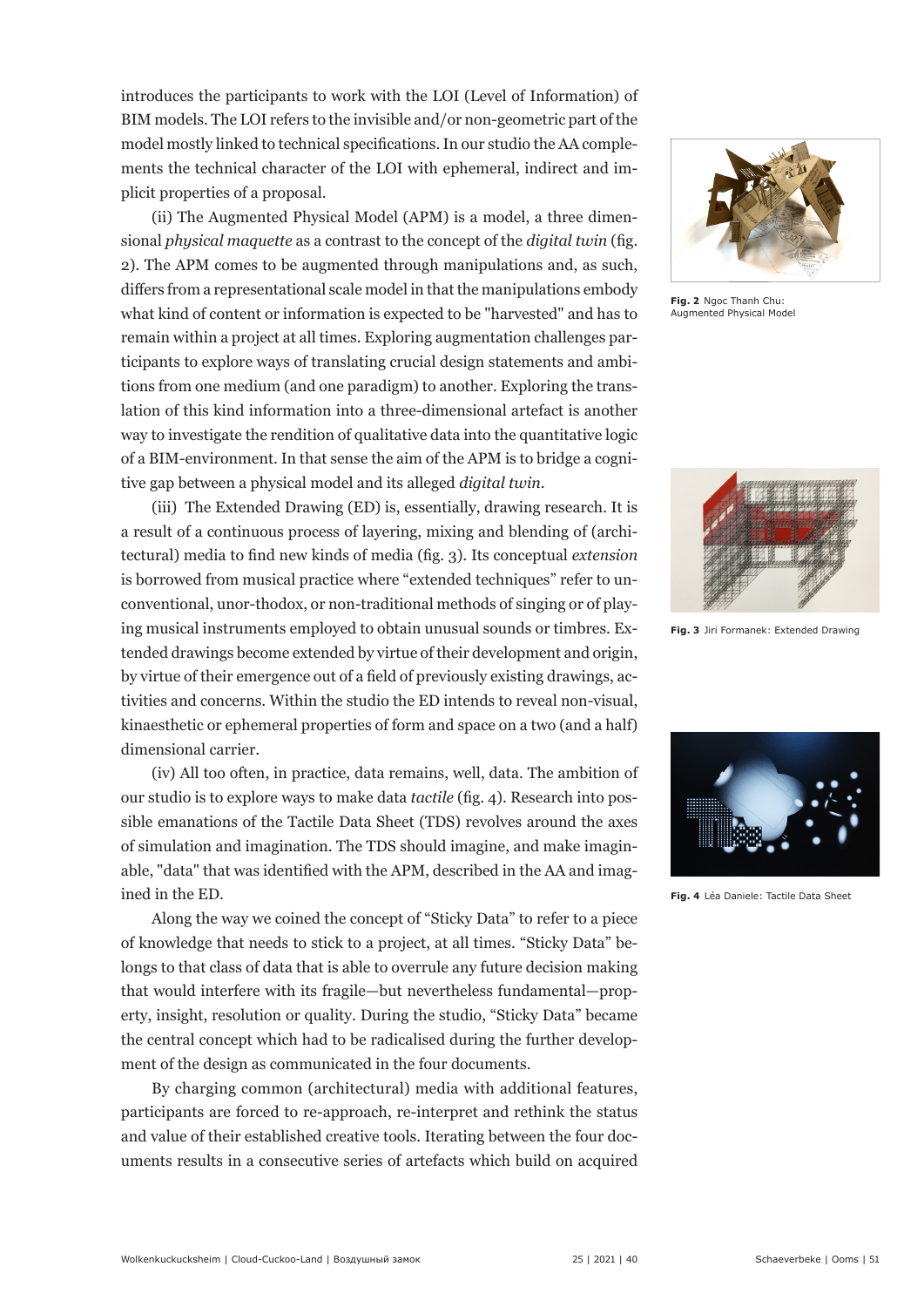knowledge from previous series. This method of stratification and sedimentation aims for a profound set of documents with a rich micro-history of their own production. In that sense the documents are not the result of a project, but rather the project is the result of the development of its documents and the reflective activities that lead to their production.

The documents—as expressive media environments—structured our *Integrated Practice gatherings* (IP). Metaphorically the IP-gatherings intended to turn our habitual review moments into peer-learning activities. Each IPgathering focused on a certain theme such as: *annotating the abstract*, *sticky data*, *extending the drawing*, etc. Within our community of practice, the IPgatherings aimed to create a space for reflection that thrives on dialogue and the exchange of accumulating knowledge and expertise. The IP's aim was to mimic BIM-team meetings in which different disciplines insert distinct input to be evaluated within the evolving *digital twin*.

#### It's only a warehouse<sup>12</sup>

All visual communication had to depart from one of the four documents and only from those documents! A household door on two trestles, figuring as table, enclosed the area to discuss the evolution of the documents. Upon the limited space of this table the performability, expressive qualities, erasures and additions slowly revealed a collection of informed and well crafted artefacts. By the time the studio reached its finish, the tables became the subject matter for the studio's conclusive symposium (fig. 5).

From the outset participants struggled with our refusal to approach both site and production from a practical or programmatic point of view. Introducing a kind of indeterminacy was a method to direct participants' attention to embedded qualities in and around the (non) site rather than to "business opportunities" derived from the qualities of the old cotton warehouse. This obliged the participants to leave the known and established design strategies and delve into the unknown to find something new and unexpected.

**Fig. 5**  Léa Daniele: Table Presentation



12 The title refers to one of our participants reflections about the project questioning the costly maintenance of old buildings in light of neighbourhood renewal and progressing diverse and poor neighbourhoods.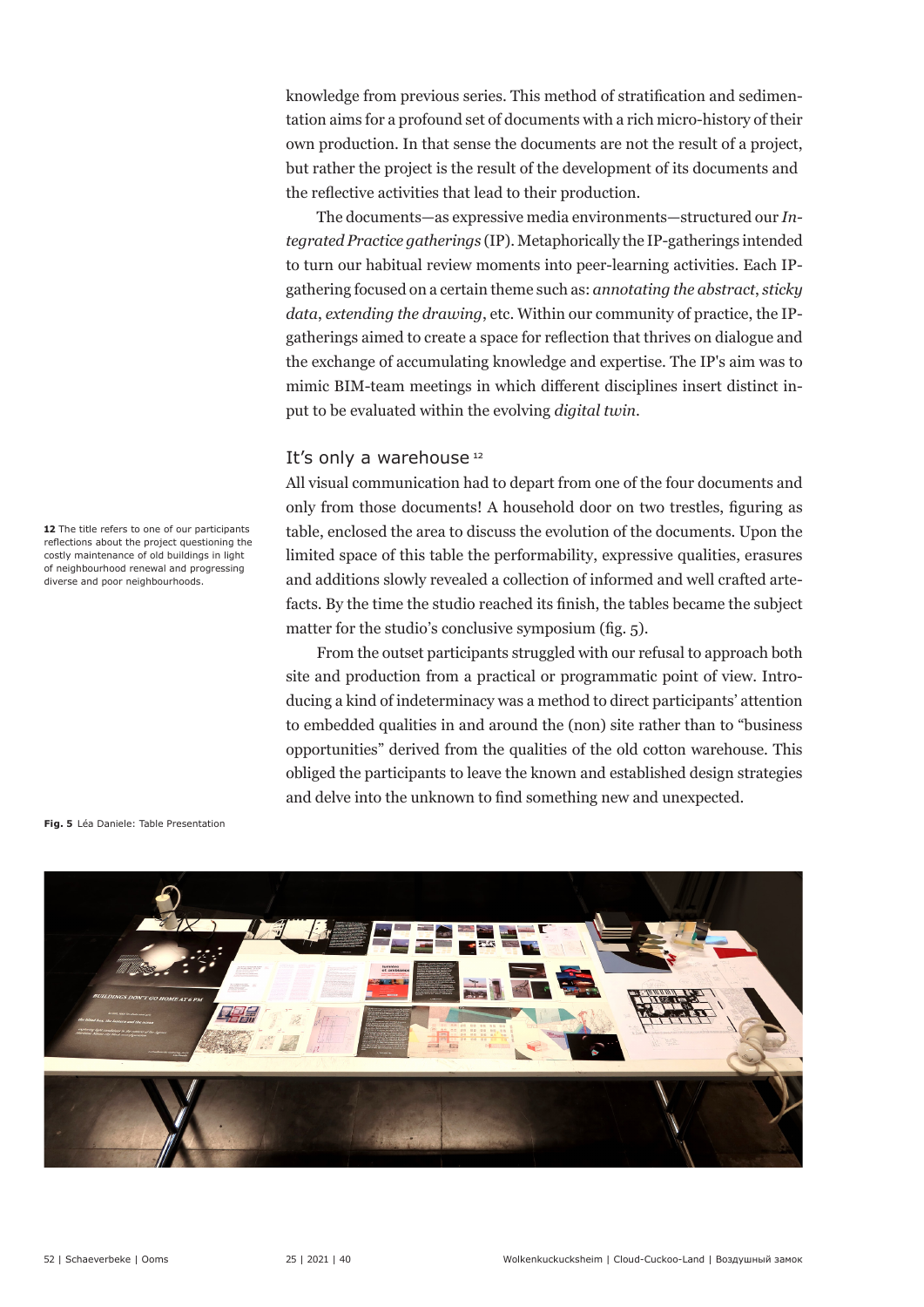As programmatic considerations stopped being relevant, participants had to invent a new kind of language which they had to translate into data representations without having any clue of how to do so. This led to an investigative community of practice gathering around the questioning of the obvious, directed at describing the exceptional and remarkable. Exploring unknown parameters and fuzzy goals also triggered cooperation. Since everyone looks for something which has not yet manifested itself, all accumulation of singular expertise starts to be potentially meaningful to the group: as a community of practice.

During the course of the studio we continually challenged the participants to inquire about the description of criteria for intervention, as opposed to shaping them into forms. To structure this process, we changed the focus from conventional imagery and representations to the analysis and description of the essence of ideas, qualities or properties crucial for the position of a designer towards the project's environment. From that analysis the participants had to discern possible translations into one of the four documents. The development and manifestations of the four documents heightened the participants' awareness and triggered reflections about the status, value and relationships between abstraction, data, simulation, representation and imagination. The studio's document descriptions intended to confront the participants with the fact that a medium is essentially a way of thinking, in the way that BIM was introduced. The challenge, then, was to figure out how a specific document can be (ab)used as a way of thinking. In other words, how such a document is able to express qualities, properties and conditions of an intention or intervention.

The studio as an integrated practice suggests an interdisciplinary community of practice, working together to design, plan and, ideally build. The studio's IP-gatherings were introduced to trigger reflection about integration in architecture and design, and to share and broaden expertise. It was our intention that individual participants would activate their emerging knowledge to enter the dialogue as a distinct expert (i.e. an expert on augmenting models, extending drawings or even in dark programs or urban voids). In retrospect we only peripherally achieved the activation of individual expertise as lenses to discuss and augment peer progress and projects. In exploring integrated practice in teaching environments, we have to keep architect Andrew Pressman's observation in mind that

 "perhaps the biggest cultural change is not learning how to use new tools and technology, but rather the attitude adjustment required to collaborate effectively with the entire team from the start" (Pressman 2007).

During the final symposium our ambition to challenge unexpected representations and surprising design gestures was rewarded with a collection of highly unique interpretations, inquiries and results, as well as a group eager and able to engage in evaluating each other's work. Each of the four documents served a specific function within the individual research. Translating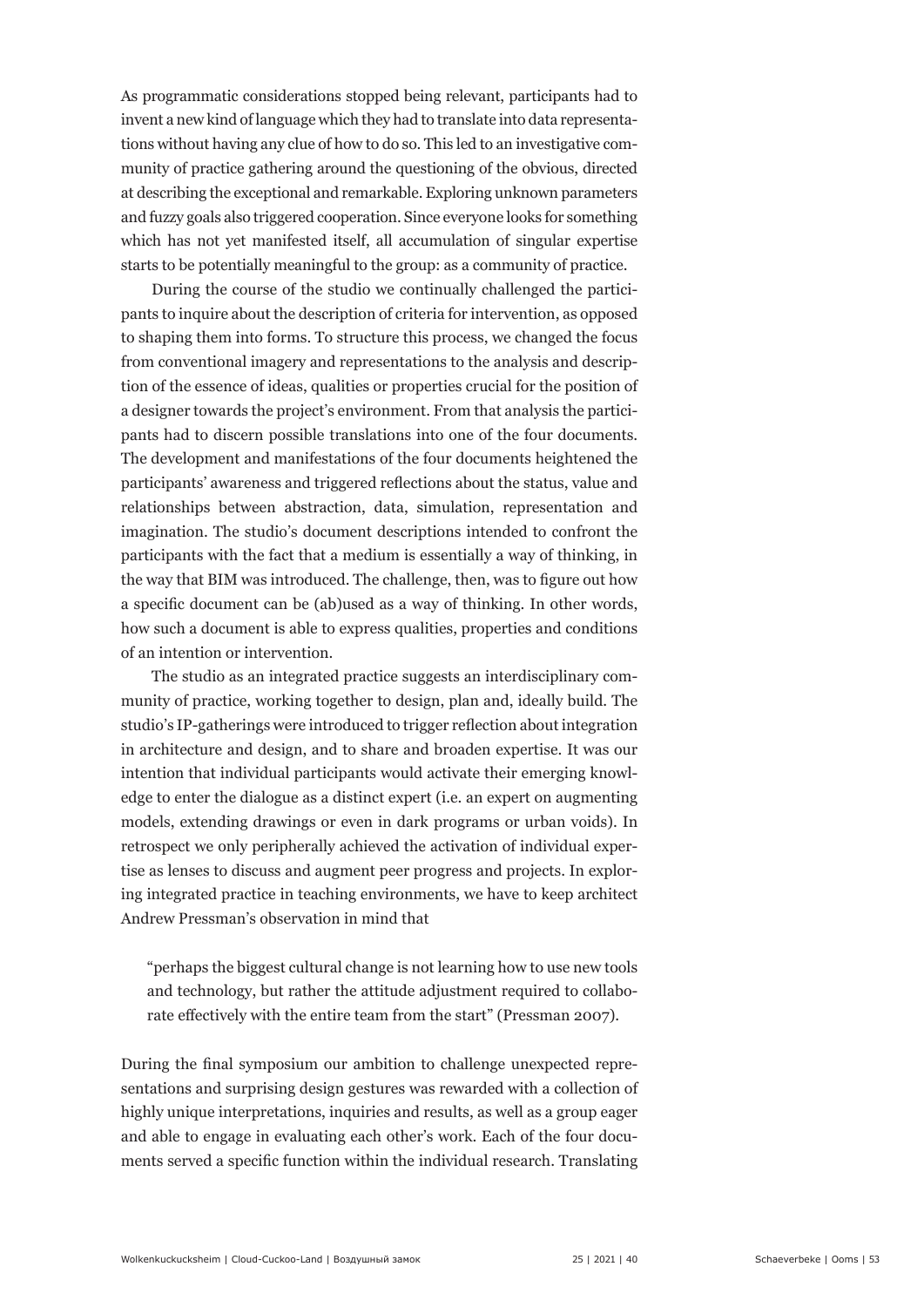individual intentions into one of the documents heightened the participants' awareness to the qualities, properties and conditions of overarching concepts governing a project as opposed to aesthetic and formalistic ones. In that sense the interaction of the four documents as well as their complementarity proved to be a method to inquire about potential accounts of qualities, opportunities and challenges within each project.

#### Conclusion

By immersing ourselves in preliminary, open and indeterminate design reasoning we were able to challenge BIM from a design-driven point of view. Considering BIM as a media in a design process has allowed us to unearth and methodologically unpack some of its characteristics, pitfalls and rudiments. During the course of our studio we inquired how BIM alters creative thinking in order to explore how these alterations can be fed back to enhance BIM-processing in creative environments. Our decision to focus on the mediality of BIM created opportunities to fully concentrate on the properties of its data and how qualities and added value (as inherent properties of architectural design) can be introduced into an allegedly quantified design process.

The mediality of BIM challenges design and its pedagogy in several ways. BIM as a modeller questions the primacy of drawing and is able to change the way we draw. BIM as a simulator questions the notion of abstraction and representation. BIM as a mediator questions the compartmentalisation and distribution of knowledge and expertise and suggests a more integrated approach to learning. Far from seeing these challenges as a threat, we should see them as an opportunity to stratify experience: to specify embodied and ephemeral qualities beyond intuition and vague assumptions so that we can (re)claim them as indispensable properties of design thinking. In that way the mediality of BIM urges our discipline—and its education—to focus on voicing, expressing and documenting the properties, extensions and qualities of spatial imagination.

We discovered that being able to specify the unnameable in documented and well crafted—data is an important prerequisite to be able to substantiate qualities and experiences *in* BIM. During the studio we discovered that looking for the apt account to specify the qualitative and unmeasurable gives substance to its importance. In that way, *La Cueillette* revealed that next to inquiring the technological so-called hard aspects of BIM, we are also in need of a language to verbalise the softer properties of forms and spaces. Analysing these unmeasurable properties is a way to move from *simulated craftsmanship* towards *crafted simulation* and into a *qualitative approach to simulation*.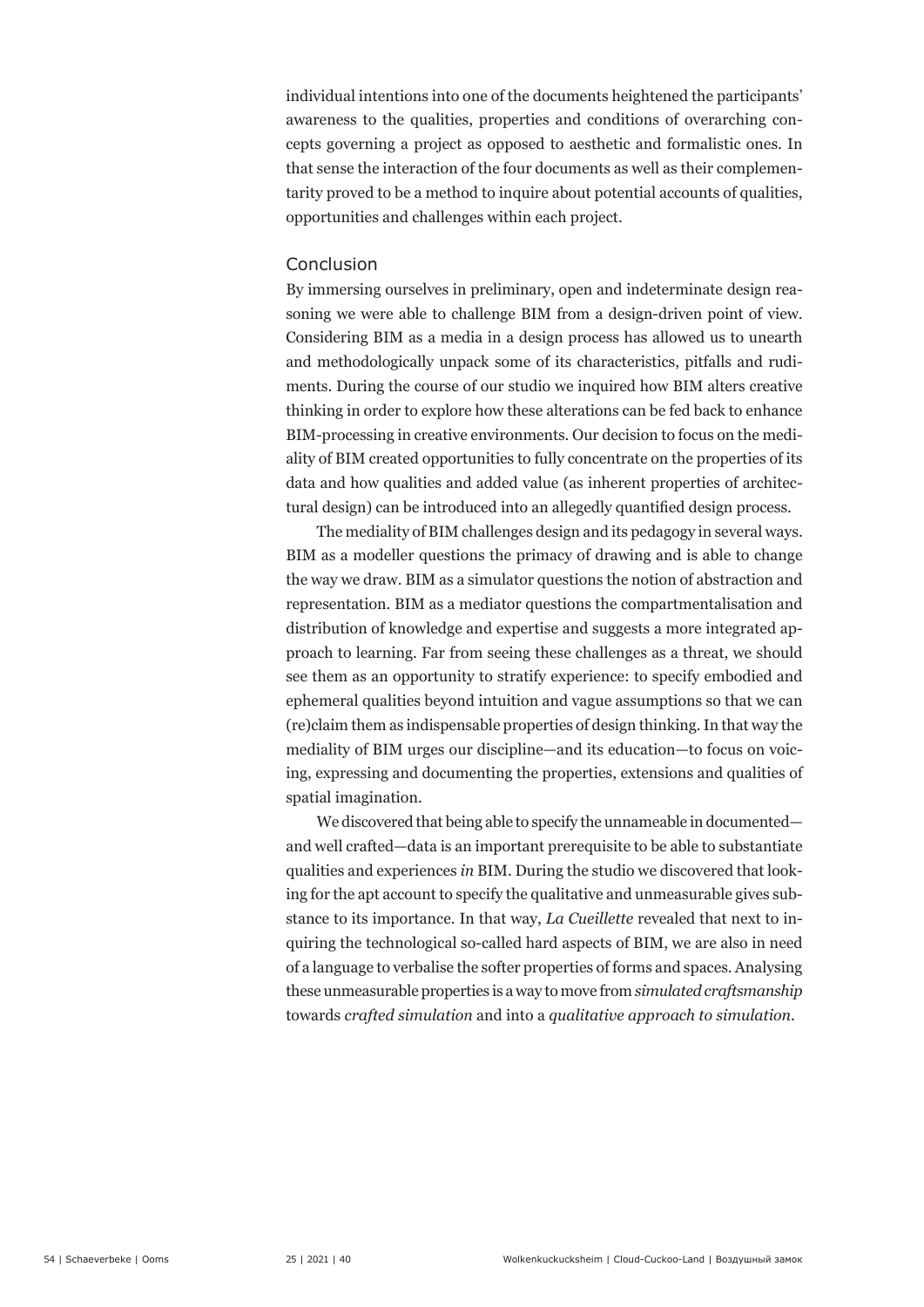#### Authors

Robin Schaeverbeke studied Architecture (1998), Research Methods (2007), Printmaking (2016) and Percussion (2020). His practice situates itself in-between designer, researcher, teacher, draughtsman and improviser. He inquires and teaches architectural drawing and media at the Faculty of Architecture (Brussels-Ghent). He is also responsible for the "educational master in design-sciences" program at the Faculty of Architecture, an educational program which inquires the training of designers and architects as secondary school teachers. His research centres around practice-based epistemologies of tools, techniques and formulas for architectural imagination in practice, teaching and learning.

Tomas Ooms studied Architecture (1995), Literature (1996), Research Methods (2009) and Music (2016). He is founding partner of STUDIO TUIN en WERELD (a&t architects, Antwerp, BE) and is academic promotor of the Master Dissertation Design Studio at the Master of Science in Architecture at the Faculty of Architecture at the KU Leuven. His ongoing PhD research 'Between: Yard and World: to Draw a Distinction: on the Form of Re-Entry: A Practice Between: Yard and World' is a practice based architectural inquiry into space as relationships and scale invariance and spatial continence. As project- and team member he collaborated in several international research projects and won different scholarships, awards and competitions. He participated in international exhibitions and performances. Besides being a practicing architect, he is a composer and performing musician.

#### Literature

*Augé, Marc (1992):* Non-Places: An Introduction to Supermodernity. Le Seuil.

*Deutsch, Randy (2011):* BIM and Integrated Design, Strategies for Architectural Practice. Wiley.

*Eastman, Chuck, Teicholz, Paul, Sacks, Rafael, and Liston, Kathleen (2011):*  BIM Handbook: A Guide to Building Information. Wiley.

*Ingold, Tim (2018):* "Roundtable Discussion Anthropology and the Imagination, 2018 Society of Anthropology," September 19th, Oxford (recordings by the author).

*Lave, Jean and Wenger, Etienne (1991):* Situated Learning, Legitimate Peripheral Participation. Cambridge University Press.

*McCullough, Malcolm (1996):* Abstracting Craft, The Practiced Digital Hand. MIT Press.

*McLuhan, Marshall (1964-2001):* Understanding Media: The Extensions of Man. Routledge.

*Pressman, Andrew (2007)*: "Integrated practice in perspective: A new model for the architectural profession," in: Architectural Record, https://www.architecturalrecord.com/ articles/6952-integrated-practice-in-perspective-a-new-model-for-the-architecturalprofession (December 2020).

*Rivero, José Javier Blanco (2019):* "Mediality, Temporality, Social Cognition, and Evolution," in: Philosophies, 4, 44: 1–23.

*Rust, Martha (2013):* ): "Mediality, Medieval and Renaissance Center," New York University, https://call-for-papers.sas.upenn.edu/node/52348 (April 2019).

#### Figures

*Figs. 1–5* Design studio *La Cueillette*, Robin Schaeverbeke, Tomas Ooms.